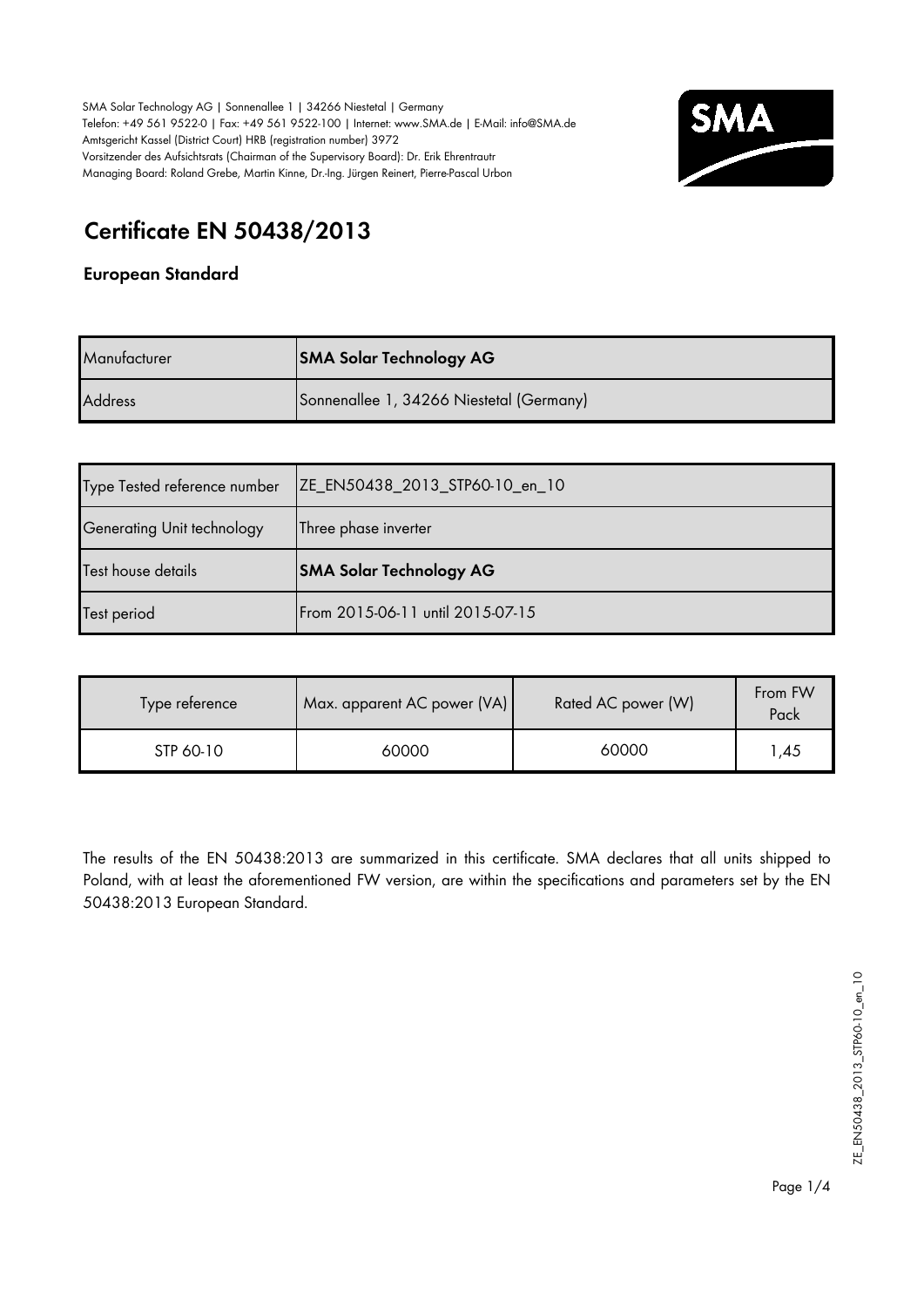

### **Test Results - Protection**

| Interface protection                                                                                                |           |               |           |         |                        |         |  |  |              |  |
|---------------------------------------------------------------------------------------------------------------------|-----------|---------------|-----------|---------|------------------------|---------|--|--|--------------|--|
| <b>Trip Tests</b>                                                                                                   |           | EN 50438:2007 |           | Setting | <b>Measures Values</b> |         |  |  | Verification |  |
| <b>Function</b>                                                                                                     | Magnitude | Time          | Magnitude | Time    | Magnitude              | Time    |  |  |              |  |
| Undervoltage                                                                                                        | 340 V     | 1500 ms       | 340 V     | 1500 ms | 339,6V                 | 1487 ms |  |  |              |  |
| Overvoltage                                                                                                         | 460 V     | 200 ms        | 460 V     | 200 ms  | 458,8 V                | 187 ms  |  |  |              |  |
| Underfrequency                                                                                                      | 47,5 Hz   | 500 ms        | 47,5 Hz   | 500 ms  | 47,53 Hz               | 485 ms  |  |  |              |  |
| Overfrequency                                                                                                       | $52$ Hz   | 500 ms        | $52$ Hz   | 500 ms  | 51,98 Hz               | 482 ms  |  |  |              |  |
| Tolerances on trip values:                                                                                          |           |               |           |         |                        |         |  |  |              |  |
| - Clearance time: in accordance with table 4 of EN 50438:2013<br>- Voltage:±1% Vnom<br>- Frequency: $\pm$ 0,5% fnom |           |               |           |         |                        |         |  |  |              |  |

| Loss of mains test according to the EN 62116 |                |                |                |                |                |                |  |  |  |  |
|----------------------------------------------|----------------|----------------|----------------|----------------|----------------|----------------|--|--|--|--|
|                                              | 29%            | 58 %           | 100%           | 29%            | 58 %           | 100%           |  |  |  |  |
| Test power and imbalance                     | $-5\%$ Q       | $-5\%$ Q       | $-5%P$         | $+5\%$ Q       | $+5\%$ Q       | $+5%P$         |  |  |  |  |
|                                              | Test 22)       | (Test 12)      | (Test 5)       | (Test 31)      | (Test 21)      | (Test 10)      |  |  |  |  |
| Trip time limit (s)                          | 2 <sub>s</sub> | 2 <sub>s</sub> | 2 <sub>s</sub> | 2 <sub>s</sub> | 2 <sub>s</sub> | 2 <sub>s</sub> |  |  |  |  |
| Measured Value (s)                           | 0.09 s         | 0.06 s         | 0.14 s         | 0.09 s         | 0.06 s         | 0,11 s         |  |  |  |  |
| Verification                                 |                |                |                |                |                |                |  |  |  |  |

| Connection and starting to generate electrical power |                 |                       | Short-circuit current contribution |                  |           |                     |                |
|------------------------------------------------------|-----------------|-----------------------|------------------------------------|------------------|-----------|---------------------|----------------|
| Test sequence                                        | Limit           | Test value            | Verification                       | Time after fault |           | Voltage (V)         | Curr           |
| $f < 47,45$ Hz                                       | no connect      | no connect            |                                    |                  | $< 50$ ms | 37,65               | $\overline{4}$ |
| $f \ge 47,45$ Hz                                     | 60 <sub>s</sub> | 298,3 s               |                                    |                  | $100$ ms  | 24,66               |                |
| $f > 50,10$ Hz                                       | no connect      | no connect            |                                    |                  | 250 ms    | 22,07               | 12             |
| $f \le 50,10$ Hz                                     | 60 <sub>s</sub> | 131,2 s               |                                    | 500 ms           |           | 21,13               | 6              |
| $U < 0.84$ Un                                        | no connect      | no connect            |                                    | Time to Trip     |           | 0,49                | in se          |
| $U \ge 0.84$ Un                                      | 60 <sub>s</sub> | 232,1 s               |                                    |                  |           |                     |                |
| $U > 1,11$ Un                                        | no connect      | no connect            |                                    |                  |           | <b>DC</b> injection |                |
| $U \leq 1,11$ Un                                     | 60 <sub>s</sub> | 252.5 s               |                                    | P/Pr[%]          | Limit     | MV(A)               | Verif          |
| Power gradient after connection                      |                 |                       |                                    | 20               | $0,5%$ In | 0,0345              |                |
|                                                      | Limit           | Test value            | Verification                       | 50               | $0,5%$ In | 0,0289              |                |
| max. allowed gradient                                |                 | 10 %P/min 9,85 %P/min |                                    | 75               | $0,5%$ In | 0,0289              |                |

| ing to generate electrical power |            |              | Short-circuit current contribution |             |             |
|----------------------------------|------------|--------------|------------------------------------|-------------|-------------|
| Limit                            | Test value | Verification | Time after fault                   | Voltage (V) | Current (A) |
| no connect                       | no connect |              | $< 50$ ms                          | 37,65       | 43,6        |
| 60 <sub>s</sub>                  | 298,3 s    |              | 100 ms                             | 24,66       | 19,5        |
| no connect                       | no connect |              | 250 ms                             | 22,07       | 12,33       |
| 60 <sub>s</sub>                  | 131,2 s    |              | 500 ms                             | 21,13       | 6,72        |
| no connect                       | no connect |              | Time to Trip                       | 0,49        | in seconds  |

| connect<br>no connect |              |                    | <b>DC</b> injection |         |        |              |  |
|-----------------------|--------------|--------------------|---------------------|---------|--------|--------------|--|
| 252,5 s               |              |                    | P/Pr[%]             | Limit   | MV(A)  | Verification |  |
| nt after connection:  |              |                    | 20                  | 0,5% In | 0,0345 |              |  |
| Test value            | Verification |                    | 50                  | 0,5% In | 0,0289 |              |  |
|                       |              |                    | 75                  | 0,5% In | 0,0289 |              |  |
|                       |              |                    | 100                 | 0,5% In | 0,0321 |              |  |
|                       |              | %P/min 9,85 %P/min |                     |         |        |              |  |

# **Test Results - Power quality**

| Voltage fluctuations and flicker as per EN 61000-3-11 |       |       |      |      |      |  |  |  |  |
|-------------------------------------------------------|-------|-------|------|------|------|--|--|--|--|
| Plt (2hours)<br>$d(t)$ in ms<br>Pst<br>dc<br>dmax     |       |       |      |      |      |  |  |  |  |
| Limit                                                 | 4.0%  | 3,3%  | 500  |      | 0.65 |  |  |  |  |
| Fest value                                            | 0,33% | 3,26% | 0.00 | 0.42 | 0,42 |  |  |  |  |
| Verification                                          |       |       |      |      |      |  |  |  |  |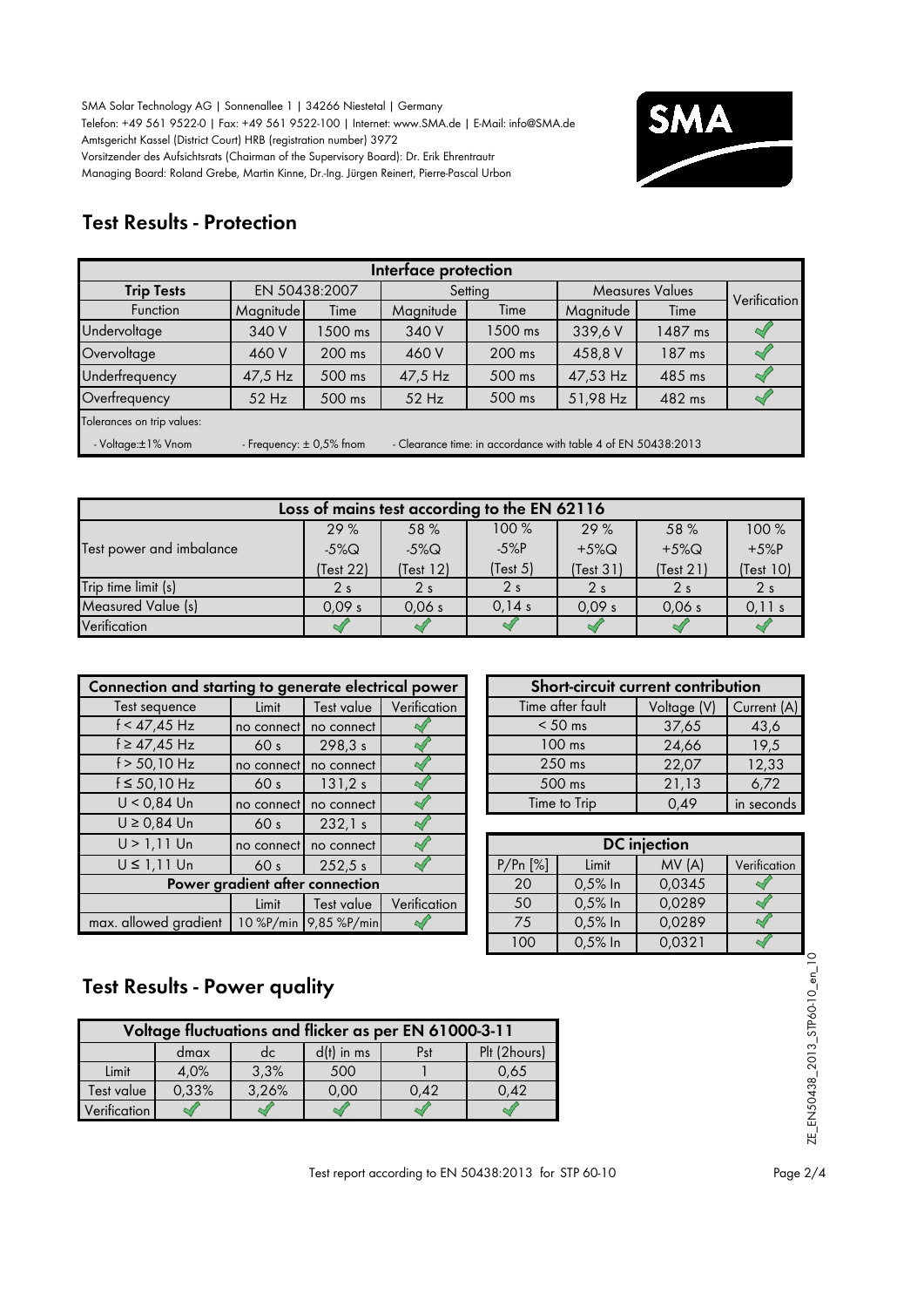

# **Test Results - Power quality**

| Harmonics as per BS EN 61000-3-12     |      |                              |           |       |         |           |                          |                              |  |  |
|---------------------------------------|------|------------------------------|-----------|-------|---------|-----------|--------------------------|------------------------------|--|--|
| $P/Pr$ [%]<br>Thresholds<br>Frequency |      |                              |           |       |         |           |                          |                              |  |  |
| Order                                 |      |                              |           | 50    |         | 100       |                          |                              |  |  |
|                                       | [Hz] | 1/ln [%]                     | <b>MV</b> |       |         | <b>MV</b> | Max. MV / Limit [%]      |                              |  |  |
| $\overline{2}$                        | 100  | 8,00%                        | 0,171A    | 0,20% | 0,242A  | 0,28%     | 3,48%                    | $\prec\!\!\!\!\!\backslash$  |  |  |
| 3                                     | 150  |                              | 0,193 A   | 0,22% | 0,084 A | 0,10%     |                          |                              |  |  |
| $\pmb{4}$                             | 200  | 4,00%                        | 0,07 A    | 0,08% | 0,053 A | 0,06%     | 2,01%                    | $\mathscr{S}$                |  |  |
| 5                                     | 250  | 10,70%                       | 0,155A    | 0,18% | 0,049 A | 0,06%     | 1,67%                    | $\blacklozenge$              |  |  |
| 6                                     | 300  | 2,67%                        | 0,04A     | 0,05% | 0,033 A | 0,04%     | 1,72%                    | $\blacktriangleleft$         |  |  |
| $\overline{7}$                        | 350  | 7,20%                        | 0,049 A   | 0,06% | 0,052 A | 0,06%     | 0,83%                    | $\sqrt{}$                    |  |  |
| $\,8\,$                               | 400  | 2,00%                        | 0,03A     | 0,03% | 0,025 A | 0,03%     | 1,72%                    |                              |  |  |
| 9                                     | 450  |                              | 0,053 A   | 0,06% | 0,031 A | 0,04%     |                          | $\overline{\phantom{a}}$     |  |  |
| 10                                    | 500  | 1,60%                        | 0,028 A   | 0,03% | 0,025 A | 0,03%     | 2,01%                    | $\blacktriangleleft$         |  |  |
| 11                                    | 550  | 3,10%                        | 0,098 A   | 0,11% | 0,159A  | 0,18%     | 5,90%                    | $\prec\!\!\!\!\!\backslash$  |  |  |
| 12                                    | 600  | 1,33%                        | 0,024 A   | 0,03% | 0,019 A | 0,02%     | 2,07%                    | $\blacktriangleleft$         |  |  |
| 13                                    | 650  | 2,00%                        | 0,101A    | 0,12% | 0,166A  | 0,19%     | 9,54%                    | $\mathscr{A}$                |  |  |
| 14                                    | 700  |                              | 0,014A    | 0,02% | 0,014A  | 0,02%     |                          |                              |  |  |
| 15                                    | 750  |                              | 0,013 A   | 0,01% | 0,012 A | 0,01%     |                          |                              |  |  |
| 16                                    | 800  |                              | 0,013 A   | 0,01% | 0,013 A | 0,01%     |                          |                              |  |  |
| 17                                    | 850  |                              | 0,127A    | 0,15% | 0,155A  | 0,18%     |                          |                              |  |  |
| 18                                    | 900  |                              | 0,008 A   | 0,01% | 0,009 A | 0,01%     |                          |                              |  |  |
| 19                                    | 950  |                              | 0,097 A   | 0,11% | 0,113A  | 0,13%     |                          |                              |  |  |
| 20                                    | 1000 |                              | 0,007 A   | 0,01% | 0,009 A | 0,01%     |                          | $\overline{a}$               |  |  |
| 21                                    | 1050 |                              | 0,009 A   | 0,01% | 0,01 A  | 0,01%     |                          |                              |  |  |
| 22                                    | 1100 |                              | 0,006 A   | 0,01% | 0,008 A | 0,01%     |                          |                              |  |  |
| 23                                    | 1150 |                              | 0,074 A   | 0,09% | 0,082 A | 0,09%     |                          |                              |  |  |
| 24                                    | 1200 |                              | 0,008 A   | 0,01% | 0,01 A  | 0,01%     |                          | -                            |  |  |
| 25                                    | 1250 |                              | 0,073 A   | 0,08% | 0,064 A | 0,07%     |                          | $\qquad \qquad \blacksquare$ |  |  |
| 26                                    | 1300 | $\overline{\phantom{a}}$     | 0,008 A   | 0,01% | 0,009 A | 0,01%     | $\overline{\phantom{a}}$ | $\overline{\phantom{a}}$     |  |  |
| 27                                    | 1350 | $\overline{\phantom{a}}$     | 0,033 A   | 0,04% | 0,033 A | 0,04%     | $\overline{\phantom{a}}$ | $\overline{\phantom{a}}$     |  |  |
| 28                                    | 1400 |                              | 0,006 A   | 0,01% | 0,007 A | 0,01%     | $\blacksquare$           | $\blacksquare$               |  |  |
| 29                                    | 1450 |                              | 0,041 A   | 0,05% | 0,037 A | 0,04%     | $\frac{1}{2}$            | $\blacksquare$               |  |  |
| 30                                    | 1500 |                              | 0,006 A   | 0,01% | 0,006 A | 0,01%     |                          |                              |  |  |
| 31                                    | 1550 |                              | 0,034 A   | 0,04% | 0,032 A | 0,04%     |                          |                              |  |  |
| 32                                    | 1600 |                              | 0,007 A   | 0,01% | 0,006 A | 0,01%     |                          |                              |  |  |
| 33                                    | 1650 |                              | 0,008 A   | 0,01% | 0,006 A | 0,01%     |                          |                              |  |  |
| 34                                    | 1700 |                              | 0,006 A   | 0,01% | 0,005 A | 0,01%     |                          | $\overline{\phantom{0}}$     |  |  |
| 35                                    | 1750 |                              | 0,019 A   | 0,02% | 0,014 A | 0,02%     |                          |                              |  |  |
| 36                                    | 1800 | $\overline{\phantom{a}}$     | 0,016 A   | 0,02% | 0,012 A | 0,01%     | $\overline{\phantom{a}}$ |                              |  |  |
| 37                                    | 1850 |                              | 0,015 A   | 0,02% | 0,011 A | 0,01%     | $\overline{\phantom{a}}$ |                              |  |  |
| 38                                    | 1900 | -                            | 0,013 A   | 0,01% | 0,01 A  | 0,01%     | $\overline{\phantom{a}}$ |                              |  |  |
| 39                                    | 1950 | $\qquad \qquad \blacksquare$ | 0,007 A   | 0,01% | 0,005 A | 0,01%     | $\overline{\phantom{a}}$ |                              |  |  |
| 40                                    | 2000 | ÷                            | 0,008 A   | 0,01% | 0,005 A | 0,01%     | $\blacksquare$           | $\qquad \qquad \blacksquare$ |  |  |

MV=Measured Value